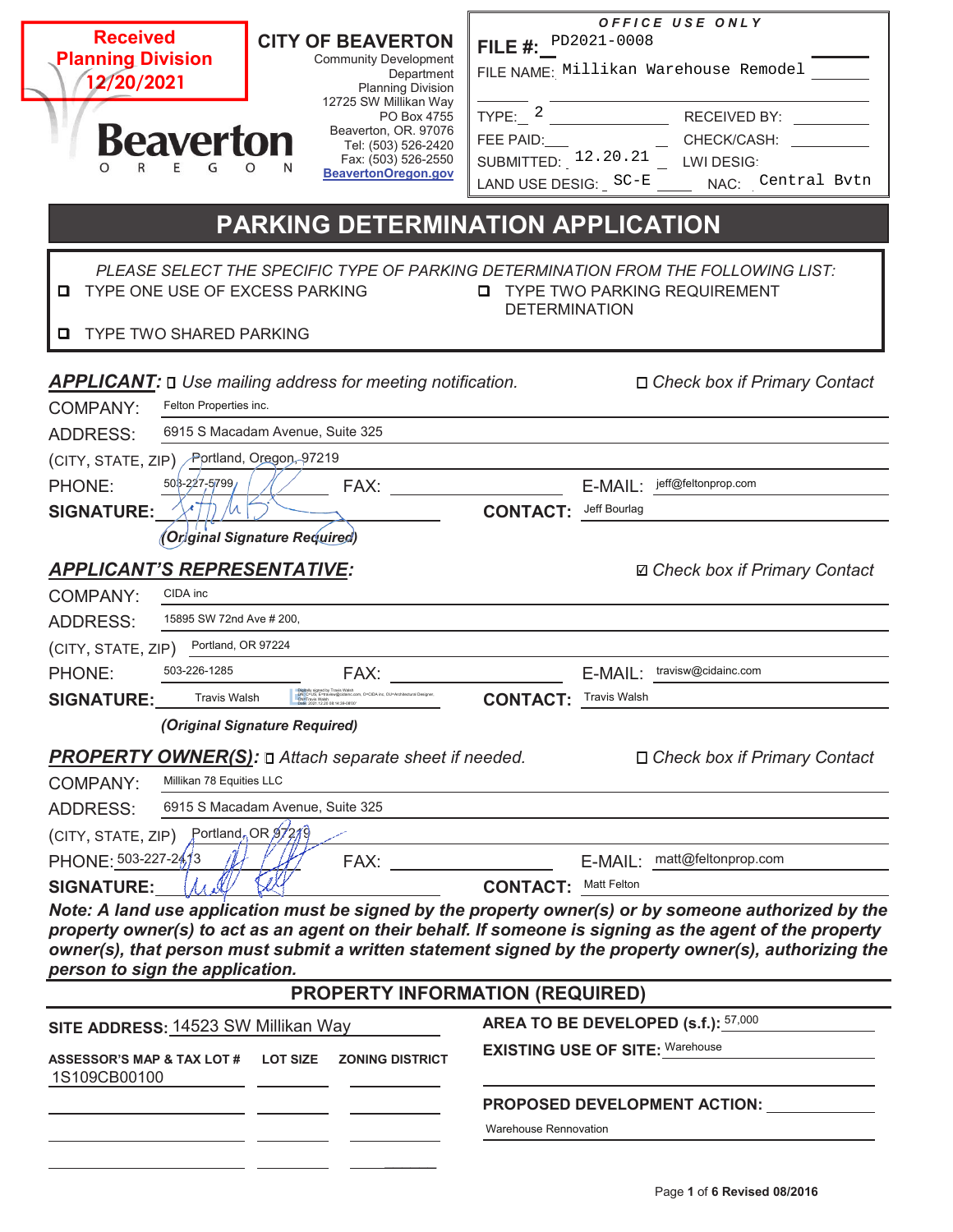| <b>Received</b><br><b>CITY OF BEAVERTON</b><br><b>Planning Division</b><br><b>Community Development</b><br>Department<br>12/20/2021<br><b>Planning Division</b><br>12725 SW Millikan Way<br>PO Box 4755<br>Beaverton, OR. 97076<br><b>Beaverton</b><br>Tel: (503) 526-2420<br>Fax: (503) 526-2550<br>$\Omega$<br>Е<br>$\Omega$<br>BeavertonOregon.gov<br>PARKING DETERMINATION APPLICATION | OFFICE USE ONLY<br>SUBMITTED: ___________________LWI DESIG: ______________<br>LAND USE DESIG: NAC: NAC: |
|--------------------------------------------------------------------------------------------------------------------------------------------------------------------------------------------------------------------------------------------------------------------------------------------------------------------------------------------------------------------------------------------|---------------------------------------------------------------------------------------------------------|
| PLEASE SELECT THE SPECIFIC TYPE OF PARKING DETERMINATION FROM THE FOLLOWING LIST:<br>O.<br>TYPE ONE USE OF EXCESS PARKING<br><b>Q</b> TYPE TWO SHARED PARKING                                                                                                                                                                                                                              | <b>Q</b> TYPE TWO PARKING REQUIREMENT<br><b>DETERMINATION</b>                                           |
| <b>APPLICANT: Q</b> Use mailing address for meeting notification.<br>Felton Properties inc.<br><b>COMPANY:</b><br>6915 S Macadam Avenue, Suite 325<br><b>ADDRESS:</b>                                                                                                                                                                                                                      | □ Check box if Primary Contact                                                                          |
| (CITY, STATE, ZIP) Portland, Oregon, 97219<br>$503 - 227 - 5799$<br>FAX:<br>PHONE:<br>TTI /h<br><b>SIGNATURE:</b><br>(Original Signature Required)                                                                                                                                                                                                                                         | E-MAIL: jeff@feltonprop.com<br><b>CONTACT:</b> Jeff Bourlag                                             |
| <b>APPLICANT'S REPRESENTATIVE:</b><br>CIDA inc<br><b>COMPANY:</b><br>15895 SW 72nd Ave # 200,<br><b>ADDRESS:</b><br>Portland, OR 97224<br>(CITY, STATE, ZIP)<br>503-226-1285<br>PHONE:<br>FAX:                                                                                                                                                                                             | <b>Ø</b> Check box if Primary Contact<br>E-MAIL: travisw@cidainc.com                                    |
| - Digitally signed by Travis Walsh<br>- DNKC=US, E=fravisw@cidainc.com, O=CIDA inc, OU=Architectural Designer,<br>- CN#Travis Walsh<br>- Date: 2021.12.20 08:16:06-08'00"<br><b>SIGNATURE:</b> Travis Walsh<br>(Original Signature Required)<br><b>PROPERTY OWNER(S):</b> D Attach separate sheet if needed.                                                                               | <b>CONTACT: Travis Walsh</b><br>$\Box$ Check box if Primary Contact                                     |
| Millikan 78 Lot LLC<br><b>COMPANY:</b><br>6915 S Macadam Avenue, Suite 325<br><b>ADDRESS:</b><br>(CITY, STATE, ZIP) Portland, OR 97219<br>PHONE:                                                                                                                                                                                                                                           |                                                                                                         |
| <b>SIGNATURE:</b><br>Note: A land use application must be signed by the property owner(s) or by someone authorized by the<br>property owner(s) to act as an agent on their behalf. If someone is signing as the agent of the property<br>owner(s), that person must submit a written statement signed by the property owner(s), authorizing the<br>person to sign the application.         | <b>CONTACT: Matt Felton</b>                                                                             |
| <b>PROPERTY INFORMATION (REQUIRED)</b>                                                                                                                                                                                                                                                                                                                                                     |                                                                                                         |
| SITE ADDRESS: 14523 SW Millikan Way<br>ASSESSOR'S MAP & TAX LOT # LOT SIZE ZONING DISTRICT<br>1S109CB00100                                                                                                                                                                                                                                                                                 | AREA TO BE DEVELOPED (s.f.): 57,000<br><b>EXISTING USE OF SITE:</b> Warehouse                           |
|                                                                                                                                                                                                                                                                                                                                                                                            | PROPOSED DEVELOPMENT ACTION:<br>Warehouse Rennovation                                                   |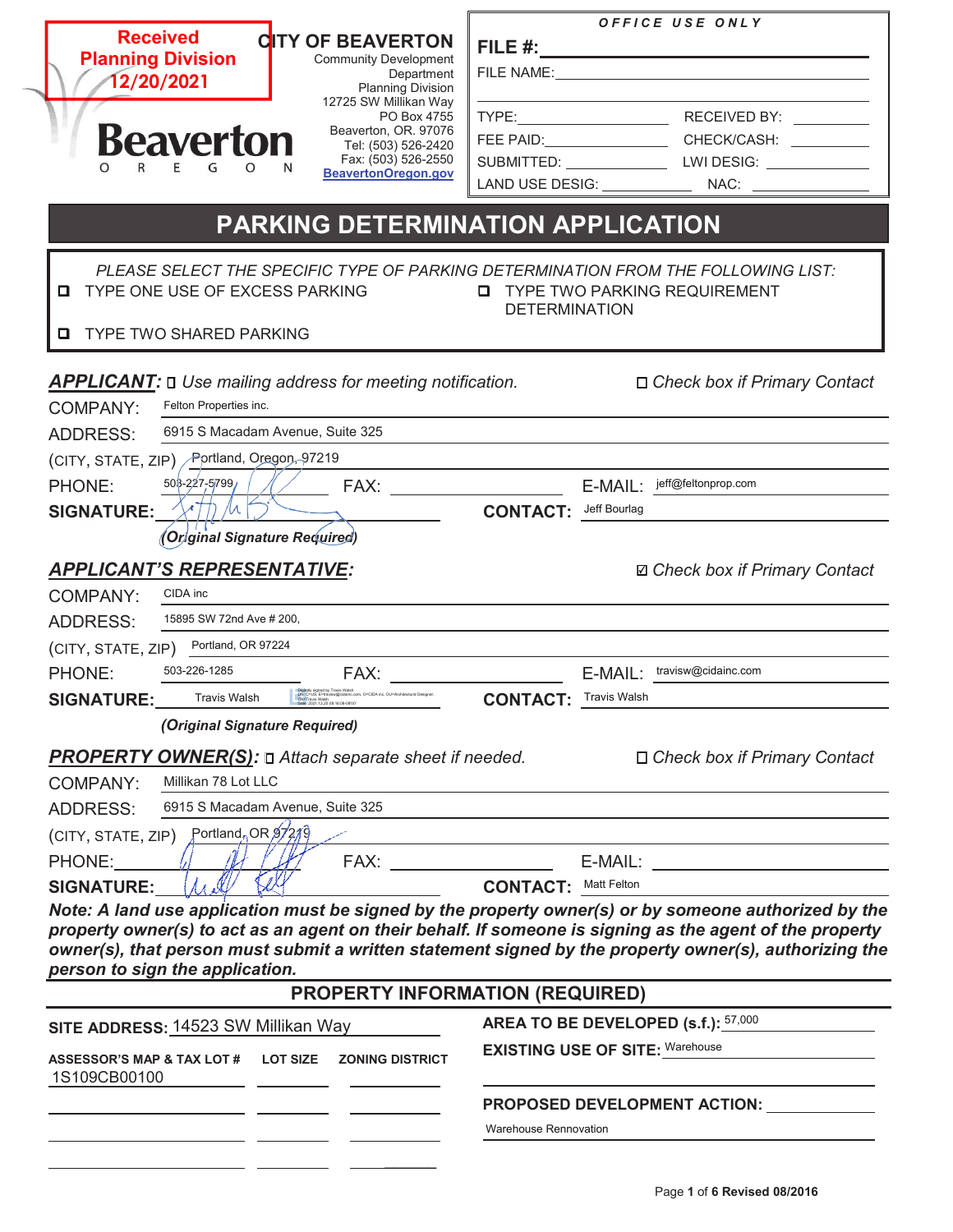

**CITY OF BEAVERTON**  Community Development Department Planning Division 12725 SW Millikan Way / PO Box 4755 Beaverton, OR. 97076 Tel: (503) 526-2420 ● Fax: (503) 526-2550 **www.BeavertonOregon.gov**

# **PARKING DETERMINATION SUBMITTAL CHECKLIST**

#### **WRITTEN STATEMENT REQUIREMENTS-** *REQUIRED FOR ALL PARKING DETERMINATION APPLICATIONS*

- **A. APPLICATION FORM**. Provide **one (1) completed** application form with original signature(s).
- **B. CHECKLIST**. Provide **one (1) completed** copy of this three (3) page checklist.
- **C. WRITTEN STATEMENT.** Submit **three (3) copies** of a detailed description of the determination request. In the written statement, please:
- Address all applicable provisions of Chapter 20 (Land Uses) relating to the type of land use for which a parking determination is requested.
- Address all applicable provisions of Section 60.30 (Off-Street Parking).
- Provide individual findings specifically addressing how and why the proposal satisfies each of the approval criterions specified in Section 40.55.15.1.C.1-6 (Parking Requirement Determination), Section 40.55.15.2.C.1-10 (Shared Parking), and Section 40.55.15.3.C.1-6 (Use of Excess Parking), of the City's *Development Code* (ORD 2050), attached.
- Provide information on the total gross floor area of all on-site buildings and structures, the total number of employees, the hours of operation, maximum number of employees per shift, and the potential customer volume. If more than one type of operation exists or is proposed for the project site, please specify the information requested above for each use.
- **D. FEES,** as established by the City Council.Make checks payable to the City of Beaverton.

#### **E. SITE ANALYSIS INFORMATION:**

- **P** Proposed parking modification:  $\frac{0}{1}$  sq. ft. Proposed number of parking spaces: 768 Proposed use: office/Sports-rec/warehouse/manufacturing Parking requirement: <sup>647</sup>
- **Existing parking area:**  $^{238480}$  sq. ft. Existing number of parking spaces: 768 Existing building height:  $55$  [ft.
- Proposed building height: ft 0 55 768 Existing building area: 57,000 sq. ft. office/Sports-rec/warehouse/manufacturing **1,000** sq. ft. **D** Existing landscaped area:  $\frac{106372}{\pi}$  sq. ft. 238480 \_\_\_\_\_\_\_\_\_\_\_sq. ft. Percentage of site: <sup>19.1</sup> \_\_\_\_\_\_\_\_\_\_\_\_\_\_\_\_\_\_\_\_% Proposed landscape modification: sq. ft. <sup>768</sup> <sup>2000</sup> Percentage of site: % <sup>55</sup> <sup>19</sup> 106372
- **F. PRE-APPLICATION CONFERENCE NOTES**. *(REQUIRED FOR TYPE 2, 3, & 4 APPLICATIONS ONLY)* Provide a copy of the pre-application conference summary as required by the City's *Development Code Section* 50.25.1.E. The Pre-Application Conference must be held within the one (1) year prior to the submission date of the proposed project application.
- **G. CLEAN WATER SERVICES (CWS) DOCUMENTATION**. Pursuant to Section 50.25.1.F of the City's *Development Code* requires that all development proposals provide written documentation from Clean Water Services (formerly Unified Sewerage Agency) stating that water quality will not be adversely affected by the subject proposal. Therefore, the City recommends that you contact CWS in order to obtain the required documentation. For more information, please contact the Environmental Plan Review Project Manager

✔

✔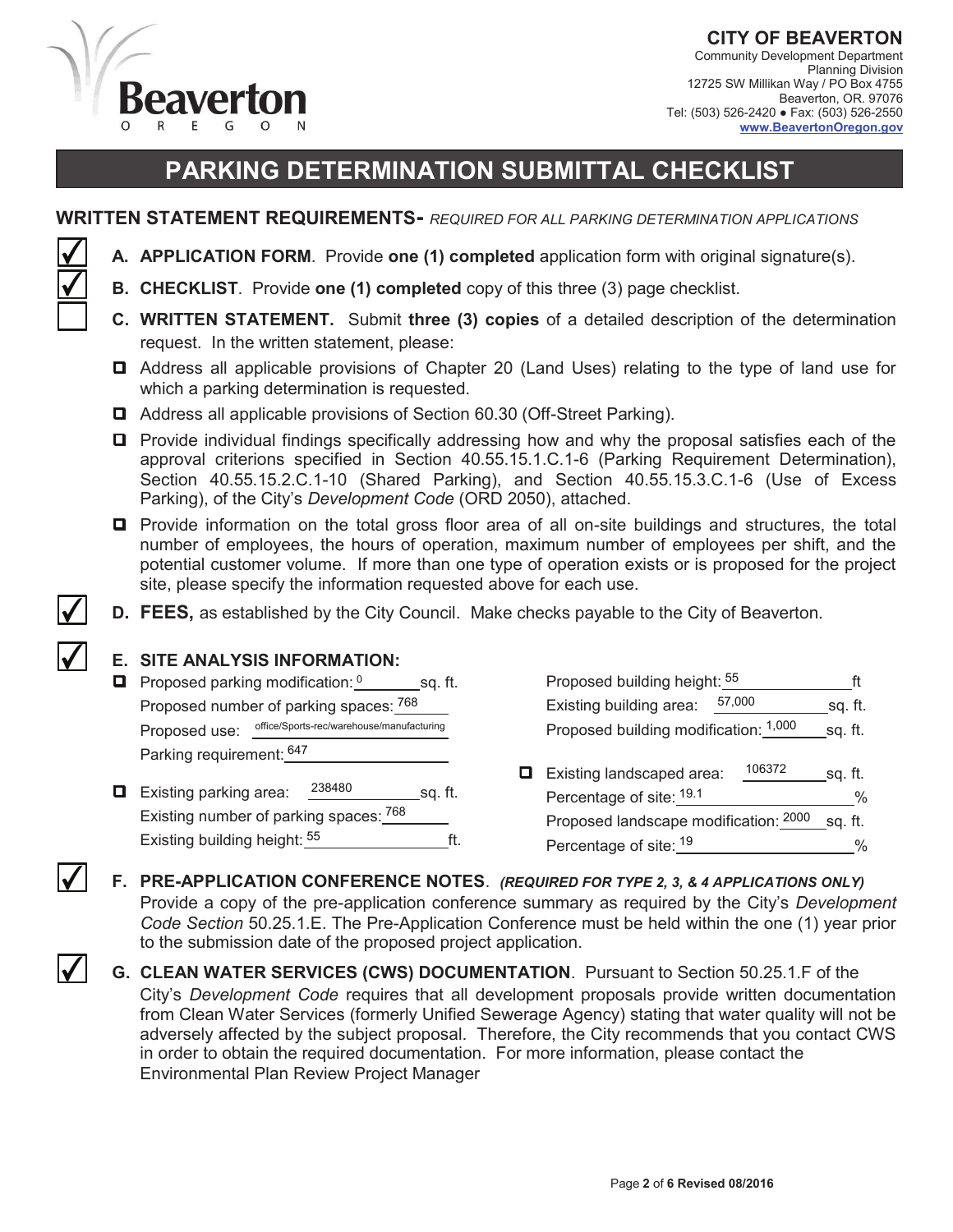## **PLANS & GRAPHIC REQUIREMENTS –**

### *REQUIRED FOR ALL PARKING DETERMINATION APPLICATIONS*

All plans, except architectural elevations, shall be presented at a minimum of  $1" = 20'$  engineering scale and on a maximum sheet size of **24" x 36"**. Architectural elevations may be presented at an architectural scale. **A total of three (3) copies of each plan shall be submitted, unless otherwise noted. All plans shall be folded to fit a legal size file jacket.** 

Each of the following plans and drawings shall be submitted on **separate sheets**. If the size of the project requires the use of match line sets, each set of match line sets must include a sheet (at a scale to fit a 24" x 36" sheet) depicting the entire site, including match lines, as a cover sheet.

#### *Include all of the following information:*



#### **B. DIMENSIONED SITE PLAN (***Required only if site specific***):**

- 1. North arrow, scale and date of plan.
- $\Box$  2. The entire lot(s), including area, property lines dimensioned and labeled "front," "side," and "rear."
- $\Box$  3. Points of access, interior streets, driveways, and parking areas.
- 4. Location of buildings and structures, including refuse storage locations, pedestrian/bike paths, swimming pools, tennis courts, and tot lots. Demonstration, if applicable, of the location of shared off-street on an abutting property within
- 200 feet of the use that the shared parking is intended to serve.
- 5. Proposed right-of-way, dedications and improvements.
- 6. Dimension from centerline to edge of proposed right-of-way.
- 7. Dimensions of all improvements, including setbacks, parking spaces, driveways, and distance between buildings.
- $\Box$  8. Location of storm water quality/detention facilities.
- $\Box$  9. Boundaries of development phases, if applicable.
- 10. Location, quantities, size (diameter breast height), genus and species of Significant Trees and Groves, Historic Trees, Trees within a Significant Natural Resource Area, Landscape Trees, Street Trees, and Community Trees, as applicable.
- $\Box$  11. Sensitive areas, as defined by CWS standards.
- 12. Wetland boundaries, upland wooded area boundaries, riparian area boundaries, rock outcroppings, and streams. *Wetlands must be professionally delineated.*

#### *Note: Complete sets of plans reduced to 8 ½"x11" (11"x17" are not acceptable) will be required at the time the application is deemed complete.*

*I have provided all the items required by this three (3) page submittal checklist. I understand that any missing information, omissions or both may result in the application being deemed incomplete, which may lengthen the time required to process the application.* 

 Travis Walsh 503-226-1285

Travis Walsh

**Signature Date** 

Digitally signed by Travis Walsh<br>DN: C=US, E=travisw@cidainc.com, O=CIDA inc, OU=Architectural<br>Designer, CN=Travis Walsh<br>Date: 2021.12.20 08:15:19-08'00'

**Print Name Telephone Number**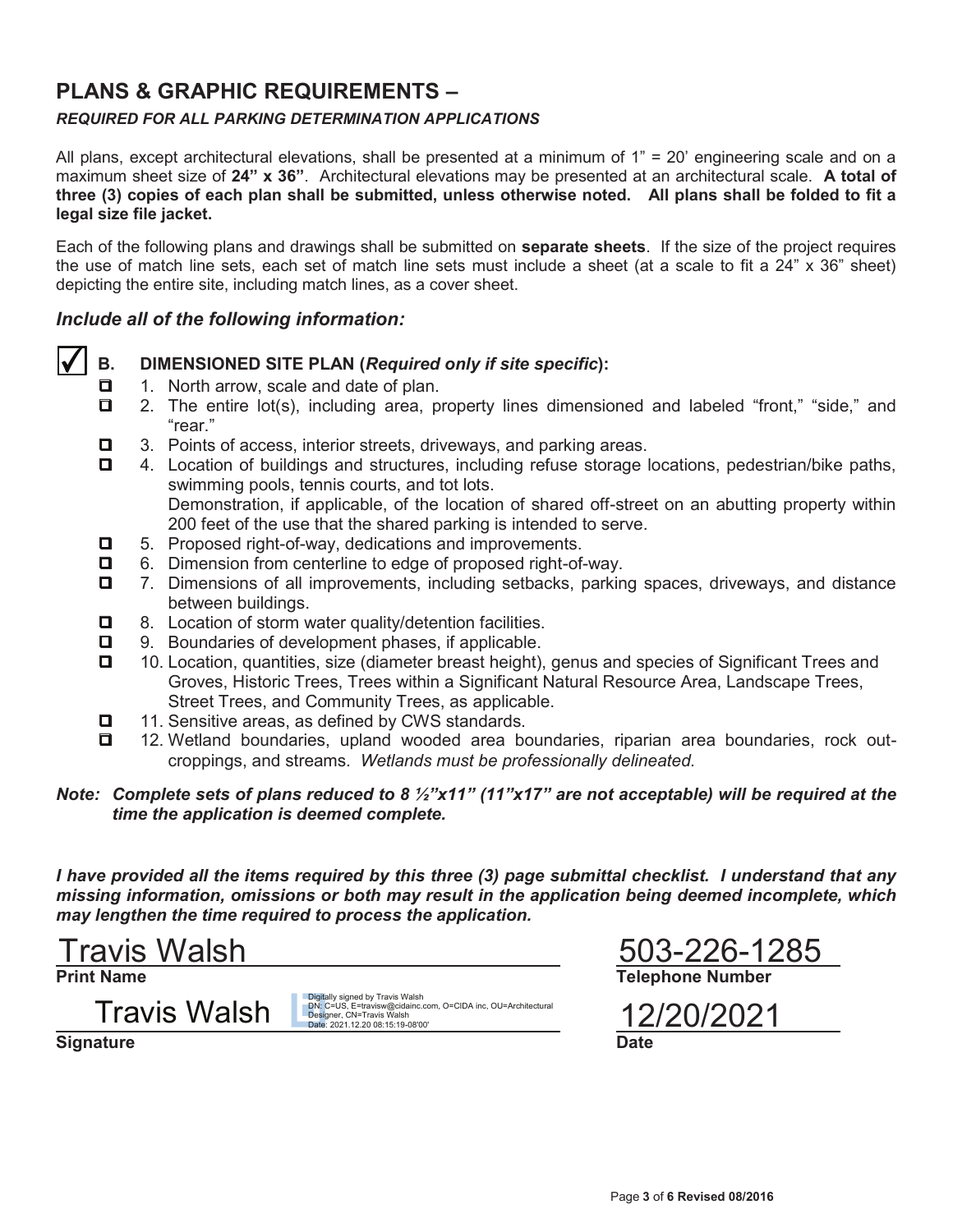

**CITY OF BEAVERTON**  Community Development Department Planning Division 12725 SW Millikan Way / PO Box 4755 Beaverton, OR. 97076 Tel: (503) 526-2420 ● Fax: (503) 526-2550  **www.BeavertonOregon.gov**

### **PARKING REQUIREMENT DETERMINATION APPROVAL CRITERIA**

**PER 50.25.1.B, A WRITTEN STATEMENT ADDRESSING THE APPROVAL CRITERIA FOR AN APPLICATION MUST BE SUBMITTED IN ORDER FOR AN APPLICATION TO BE DEEMED COMPLETE. STATEMENTS SUCH AS "NOT APPLICABLE" OR "THE PROPOSAL WILL COMPLY WITH APPLICABLE DEVELOPMENT REGULATIONS" ARE NOT SATISFACTORY. THE WRITTEN STATEMENT MUST ADDRESS EACH CRITERION AND MUST SPECIFY IN DETAIL HOW EACH WILL BE COMPLIED WITH.** 

An applicant for a Parking Requirement Determination shall address compliance with all of the following Approval Criteria as specified in 40.55.15.1.C.1-6 of the Development Code:

- $\Box$  1. The proposal satisfies the threshold requirements for a Parking Determination application.
- □ 2. All City application fees related to the application under consideration by the decision making authority have been submitted.
- 3. The determination is consistent with Title 2 of Metro's Urban Growth Management Functional Plan.
- $\Box$  4. The determination will not create adverse impacts, taking into account the total gross floor area, number of employees, potential customer volume, and the hours of operation of the use.
- $\Box$  5. The proposal contains all applicable application submittal requirements as specified in Section 50.25.1 of the Development Code.
- 6. Applications and documents related to the request, which will require further City approval, shall be submitted to the City in the proper sequence.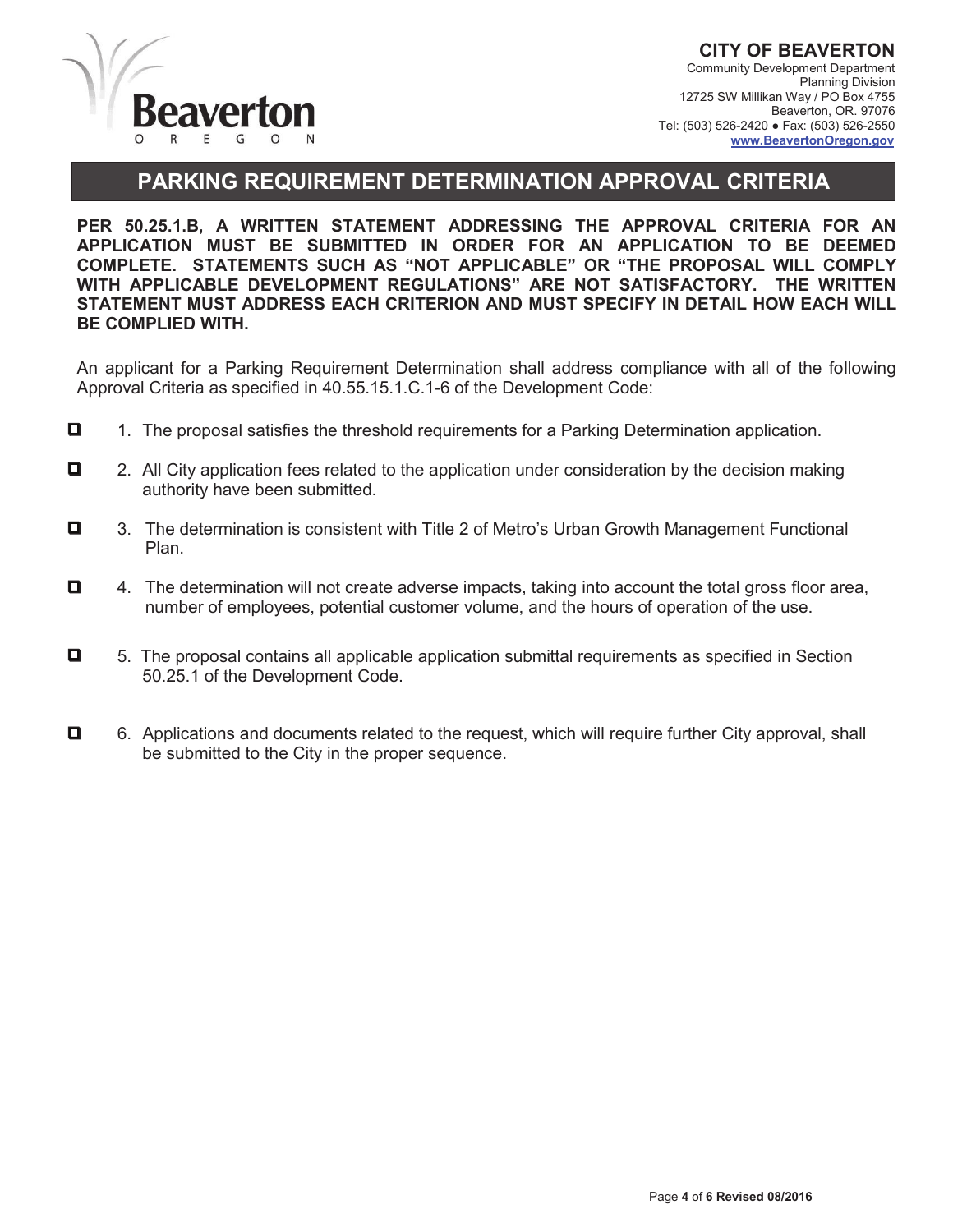

**CITY OF BEAVERTON**  Community Development Department Planning Division 12725 SW Millikan Way / PO Box 4755 Beaverton, OR. 97076 Tel: (503) 526-2420 ● Fax: (503) 526-2550 **www.BeavertonOregon.gov**

## **SHARED PARKING APPROVAL CRITERIA**

**PER 50.25.1.B, A WRITTEN STATEMENT ADDRESSING THE APPROVAL CRITERIA FOR AN APPLICATION MUST BE SUBMITTED IN ORDER FOR AN APPLICATION TO BE DEEMED COMPLETE. STATEMENTS SUCH AS "NOT APPLICABLE" OR "THE PROPOSAL WILL COMPLY WITH APPLICABLE DEVELOPMENT REGULATIONS" ARE NOT SATISFACTORY. THE WRITTEN STATEMENT MUST ADDRESS EACH CRITERION AND MUST SPECIFY IN DETAIL HOW EACH WILL BE COMPLIED WITH.** 

An applicant for Shared Parking shall address compliance with all of the following Approval Criteria as specified in 40.55.15.2.C.1-10 of the Development Code:

- $\Box$  1. The proposal satisfies the threshold requirements for a Shared Parking application.
- 2. All City application fees related to the application under consideration by the decision making authority have been submitted.
- 3. The location of the shared off street parking is on an abutting property and is within 200 feet of the subject use in which the shared parking is intended to serve, except in Multiple Use zoning districts where the location may be at any distance.
- 4. If multiple properties are involved, the owners of each of the properties has agreed to the shared parking by entering into a shared parking agreement.
- □ 5. The time of peak parking demand for the various uses located on the subject properties occur at different times of the day.
- 6. Adequate parking will be available at all times when the various uses are in operation.
- 7. The proposal is consistent with all applicable provisions of Chapter 60 (Special Requirements) and that all improvements, dedications, or both required by the applicable provisions of Chapter 60 (Special Requirements) are provided or can be provided in rough proportion to the identified impact(s) of the proposal.
- $\Box$  8. There are safe and efficient vehicular and pedestrian circulation patterns within the boundaries of the site.
- 9. The proposal contains all applicable application submittal requirements as specified in Section 50.25.1 of the Development Code.
- $\Box$  10. Applications and documents related to the request, which will require further City approval, shall be submitted to the City in the proper sequence.